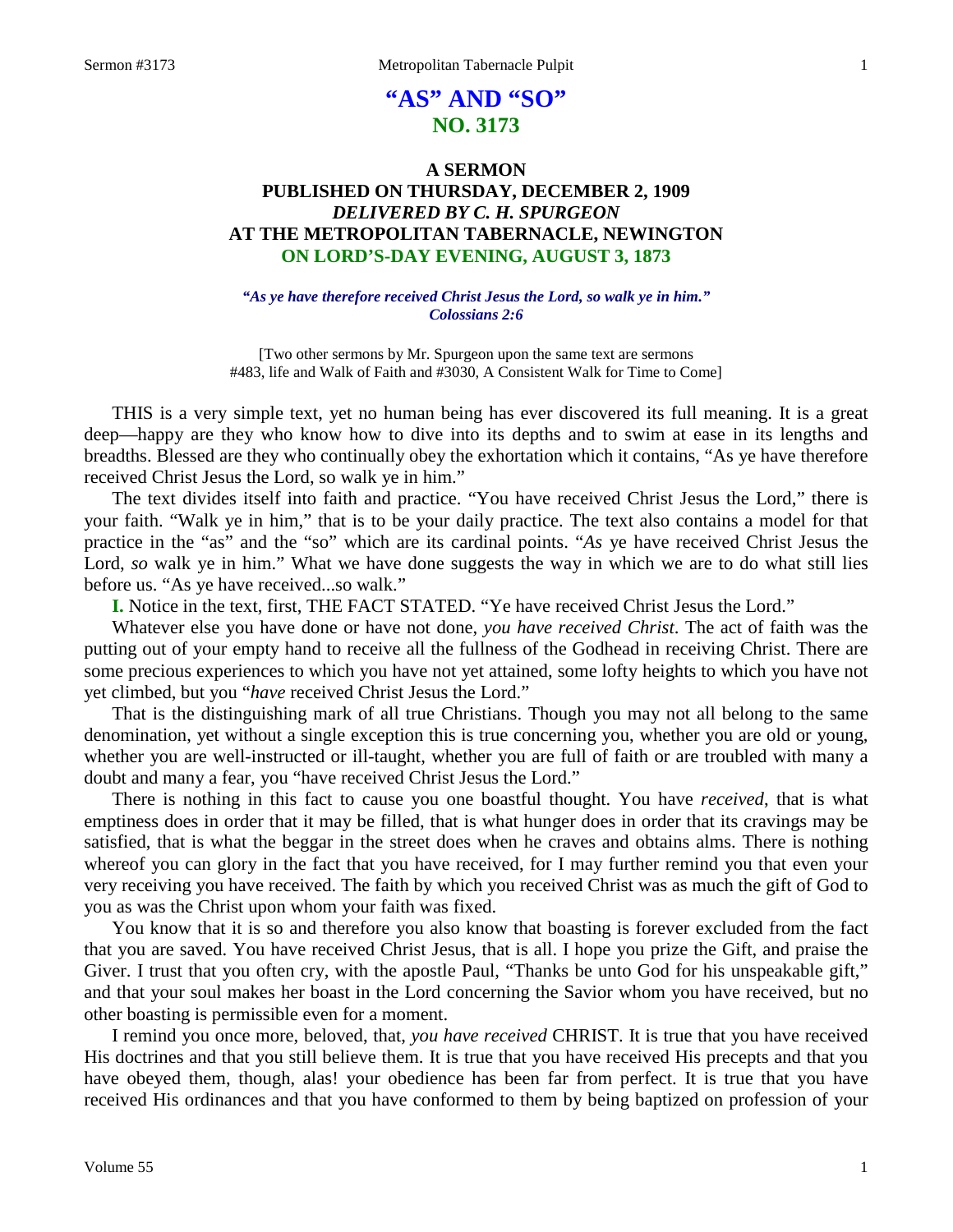faith in Him—and by sitting down with your fellow believers at His table. But after all, the main point is that you have received Jesus Christ, Himself.

Every word that He has spoken is sweeter than honey and the honeycomb, but sweeter far are the lips with which He uttered those words. Every command of His is to be esteemed more highly than the finest of fine gold, but as for the King who gave those commands, "He is altogether lovely." Human language cannot describe Him and yet *you have received Him—*His very self—you have received Him into your hearts, to dwell there as your only Lord and Master.

You have received Him as your life, for you live through Him. And you receive Him day by day as the Bread of life upon which your soul feeds, and as the Water of life which quenches the thirst of your soul. You have not merely received His offices, His gifts, His grace, His promises, but you have received Him. He is the center of your confidence, the target of your hopes.

The text says that you have received "Christ Jesus the Lord." Here are three out of His many names, and first, beloved, you have received Him as *Christ*, the Anointed of God. You see in Him no amateur Savior, uncommissioned—but one sent by the Father, the authorized Representative of the Most High the Christos, the Messiah, the Sent One, who could rightly apply to Himself the ancient promise, "The Spirit of the LORD is upon me because he hath anointed me to preach the gospel to the poor; he hath sent me to heal the brokenhearted, to preach deliverance to the captives, and recovering of sight to the blind, to set at liberty them that are bruised, to preach the acceptable year of the LORD."

Christ came to this world because the Father sent Him. He said to the Jews, "I came down from heaven, not to do mine own will, but the will of him that sent me." He lived and died here because it pleased the Father for Him to do so, and He is still appointed by the Father to distribute unnumbered gifts to His people. "It pleased the Father that in him should all fullness dwell."

You believe that upon Christ the Spirit rests without measure, that He is anointed with the oil of gladness above His fellows, and in receiving Him as the Anointed One, you also have an unction from the Holy One, and therefore you also are anointed to be kings and priests unto God. So you have received Him as Christ, the Anointed.

But you have also received Him as *Jesus*, and you love that charming name. No hymn more truly expresses your feelings than that one by John Newton which begins,

> *"How sweet the name of Jesus sounds In a believer's ear! It soothes his sorrows, heals his wounds, And drives away his fear."*

You also sing with Bernard of Clairvaux—

*"Jesus, the very thought of Thee With sweetness fills my breast; But sweeter far Thy face to see, And in Thy presence rest.*

*"Nor voice can sing, nor heart can frame, Nor can the memory find, A sweeter sound than Thy blest name, O Savior of mankind!"*

You received Him as your Savior and therefore He has saved you from the penalty of sin, and He will also save you from the dominion and power of sin. If you are saved, you are saved entirely through Jesus—and you do not need, and you do not desire any other Savior. You look to Jesus for all that can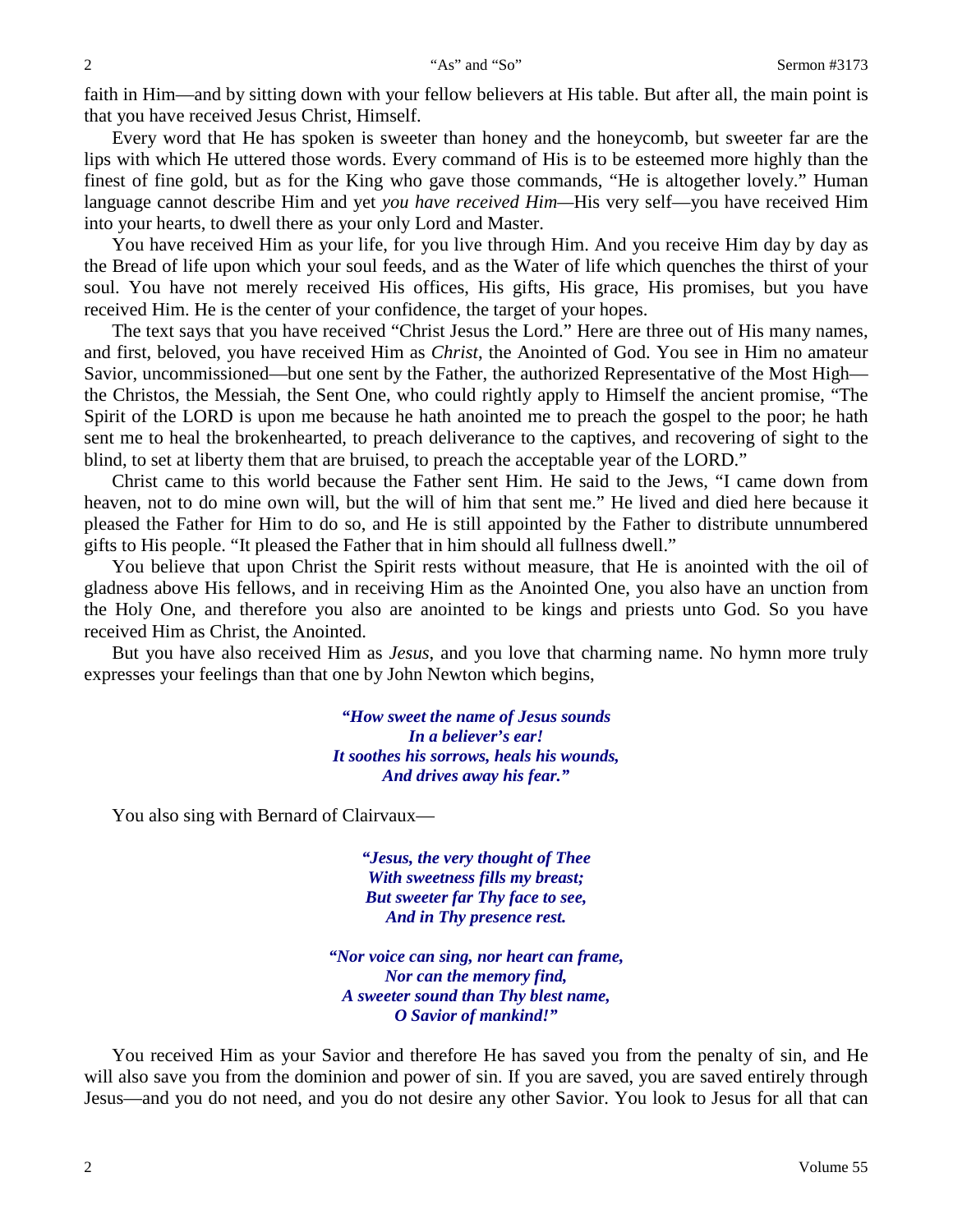be comprehended in the word salvation. His name means Savior and you have found Him to be a Savior to you. So you have received the anointed Savior, Christ Jesus.

And you have received Him as *the Lord*. You have not accepted Him as merely one of many anointed prophets, nor as a man sent from God, as John the Baptist was, but you worship Him as the Lord. And oh, how blessed it is to adore the Son of God! We cannot make any terms of peace with those who deny the deity of Christ, nor ought they to want to be at peace with us, for if Christ is not the Son of God, we are idolaters. And if He is, they are not Christians. There is a great gulf between us and them, and we do not hesitate for a moment to say on which side of that gulf we stand.

That same Jesus who was nailed to the tree is to us both Lord and Christ. By faith, we put our finger into the print of the nails and our hand into His pierced side—and never questioning the fact that He is truly man, we rejoice to say to Him, as Thomas did, "My Lord and my God." Jesus Christ is indeed to us "very God of very God." This being so, we have received Him as our Lord to rule and govern us. In spiritual matters He is our only King—we own no master save Him who is *The* Master, of whom Martha said to her sister Mary, "The Master is come, and calleth for thee."

No teacher has any right to impart to us any instruction except that which he has received from the only infallible Teacher. "He is the head of the body, the church," and we recognize no other headship. We joyfully acknowledge that He is our sovereign Lord in the spiritual realm. He is the absolute Monarch of our soul. He is that perfect Husband who is the true Head of His mystical body, the church. Oh, that we more fully carried out, practically, in every thought, and wish, and action of our entire life, all that is implied in receiving Jesus Christ as Lord!

Beloved friends, as I look round upon you all and gaze into your faces, this question rushes from my heart to my lips—Have all of you received Christ Jesus the Lord? Alas! I am sorrowfully persuaded that there are some of you who have not received Him. He has knocked again and again, with that pierced hand of His, at the door of your heart, but you have not let Him in. This fountain of the Water of life has flowed close to your feet, yet you have not drunk of it. Christ has been set before you as the Bread of life sent down from heaven, but you have not eaten of Him—you have refused Him even until now.

"Nay," say you, "you are too severe in charging us with having refused Christ, for we have not done that." Well, it seems to me that this is just what you have done, but I will put it more softly, and say that, at any rate, you have not received Him. You have put Him off to a more convenient season, which will probably never come to you.

O poor souls, poor souls, how sad is your state in not having received Christ Jesus the Lord! Leaving out heaven and eternity for the moment—and speaking only of today—how wretched you must be in not having received Christ! When I see a man who has never seen the sun, I pity him, but not as I pity you who have never seen the Sun of righteousness.

If I heard of a child who had never known a father's love and who had never looked up with affection into a mother's face, I should pity that poor orphan, but not as much as I pity you who are living without a Savior. If I knew a man who had never known what health was, but who, from the day of his birth, was always sickly and bowed down with pain and infirmity, I should pity him, but not as I pity you who are sick unto death, yet who will not accept healing from the great Physician.

May God look down upon you, now, not only with pity, as He always does, but also in the power of His almighty grace and turn the heart of stone to flesh and lead you to receive Christ Jesus as Lord! That is all you have to do—to receive Jesus as the parched earth receives the refreshing showers, and as the wilted lilies receive the reviving rain drops, and lift up their drooping heads again. That is all you have to do—to receive Jesus.

A child can receive. The feeblest can receive. Ay, one lying at the point of death, the sick man dying of fever may receive the cooling draught that is put to his lips. This is all that is asked of you—that you will receive Christ Jesus the Lord. Oh, that you would all receive Him now! God grant that it may be so and He shall have the praise.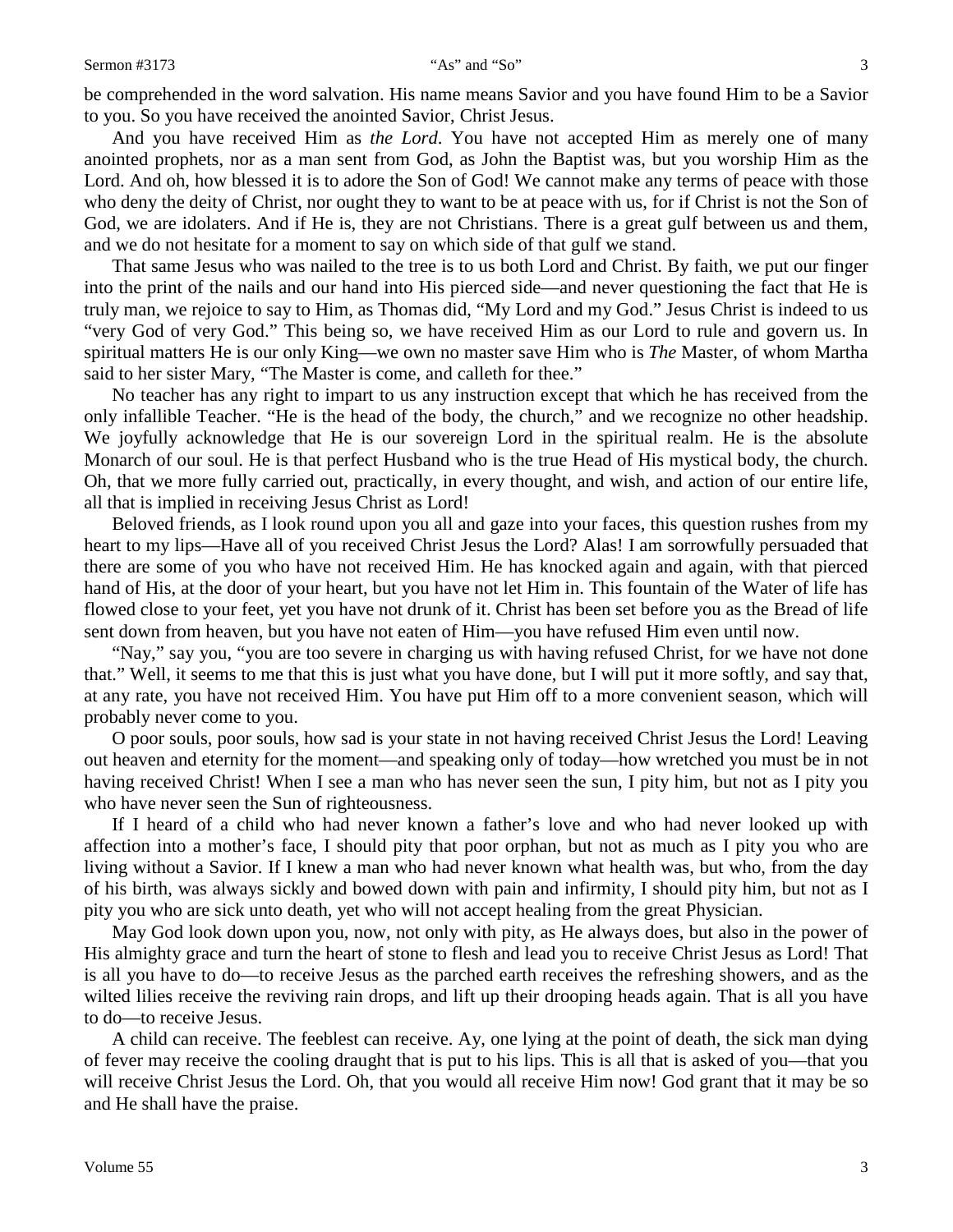**II.** Now, secondly, notice THE COUNSEL GIVEN, "so walk ye in him." The text not only reminds us of what we have done, but it also tells us what we are now to do.

Brethren and sisters in Christ, it is not easy to decide whether this counsel is to be regarded as a permission or as a precept, "so walk ye in him." Taking them either way, the words are a sweet morsel in my mouth. Yet I think I prefer to regard them as a permission.

Suppose I had been to Jesus as a poor sinner and that He had saved me, and that He had then said to me, "There, you are saved, so go your way. You have been a prodigal, but you are forgiven. You have shoes on your feet, a ring on your finger, and the best robe to cover your nakedness—now go and do what you can for yourself."

Well, it would have been infinite mercy that would have welcomed me and pardoned me, but how much more gracious and tender is the Lord's message, "Come, my child, take up your abode with Me and wander away no more." It is thus that God speaks to all who have believed in Jesus, "You have received Jesus Christ the Lord, so now you may walk in him and you may always walk in him. What He was to you at the first, He may be to you still, and He may be to you forever and ever. Did you at the first eat Him as the Bread of life to your soul? Then go on still eating Him. Did you spiritually drink of Him as the Water of life? Then still drink of Him. He is yours forever, so continue to draw from His fullness all that you need. As ye have received Him, so keep on receiving Him." Surely, this is a most gracious permission as well as a very precious precept.

"Walk in him." Does not this mean, first, look upon Jesus Christ as your Way to heaven and walk in him? Look upon Him as your Forerunner and follow Him. Look upon Him as your Companion and lean upon Him. Look upon Him as your delight and live in Him, abide in Him. The expression, "Walk in him," implies action and progress. Let your whole life be practically governed by your union with Christ, let your actions speak of your fellowship with Him.

But walking also means progress, so do not stand still in Christ, but go on to know more and more of Him—make advances in the Christian life, "grow in grace and in the knowledge of our Lord and Savior Jesus Christ." There is also something of the idea of permanence in the precept, "Walk ye in him." It means, go nowhere else, but continue in Him—let your ordinary life and your common conversation indicate your closeness of communion with Him.

"Walk ye in him." I trust that at least some of us know what it is to "walk in him." Though we could not tell to others all that it means, yet it is a blessed fact in our experience, and we intend, by God's grace, to "walk in him" as long as we live. I think this is what walking in Him means—to wake up in the morning and to have our first thoughts full of the Savior—to seek His guidance and blessing in everything that is to happen to us during the day, to go down to our morning meal with our heart's affection fixed upon Jesus, to go off to the business or the workshop in the full consciousness that He is going with us—when our hands are busy and our mind is occupied with our trading or our working, still realizing that our heart is with our Beloved in the secret place where none can follow us, and so, as the hours run on, through the noontide heat Christ is our shade and shelter, in the cool of the evening His company is our supreme delight, and then, as we retire to our bed, our last thought being—

#### *"How sweet to rest Forever on our Savior's breast!"*

Christian, this ought to be your way of living. And if you are right with God, this is the way in which you actually do live. You "walk in him." What a lovely garden! What a delightful place! The air is balmy, the scenery all around is charming. There is nothing to distract, or disturb, or disgust, but everything to delight, and gratify, and satiate the spirit—so "walk in him." Climb to every lofty hill of His infinite love, explore the deepest recesses of His eternal purposes so far as they are accessible to mortal man. And in this way, "as you have received Christ Jesus the Lord, so walk ye in him."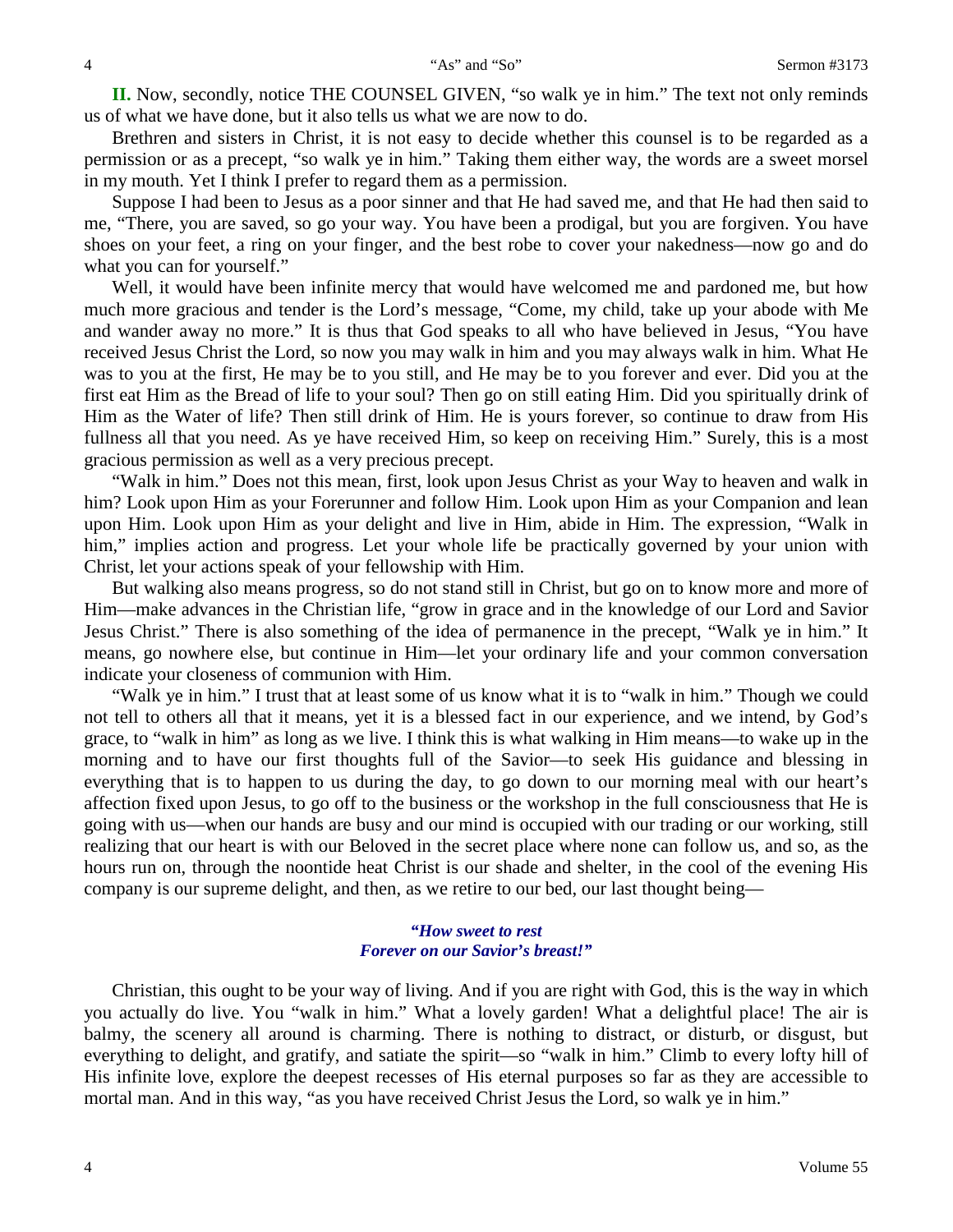**III.** Notice, thirdly, THE MODEL WHICH IS PRESENTED TO US IN THE TEXT. "*As* ye have therefore received Christ Jesus the Lord, *so* walk ye in him." The two emphatic words are "as," and "so." We are to walk in Christ Jesus as we received Him.

There is great safety in going back to first principles. To make sure of being in the right way, it is well to look back to the gate by which we entered the way. You know how, in ordinary life, in the matter of mutual love, we often look back upon the early days of that experience as the sweetest.

Not long ago I heard a good man, whose time had been very fully occupied in business, so that for many a year he had scarcely been able to have a holiday, say that, when at last he did manage to take one with his wife, it was like his honeymoon.

You recollect also how the Lord said to Israel, "I remember thee, the kindness of thy youth, the love of thine espousals, when thou wentest after me in the wilderness." God likes us to go back in thought to the time when we began with Him—and I want to take you who are Christians back to your first love of God. Perhaps with some of you, religion has become a very mechanical sort of thing—you have become stereotyped in your religious observances. You need to go back to the place where you first received Christ Jesus the Lord and there refurbish your faith, and love, and all your other graces.

So I ask you, how did you receive Christ? Possibly your first answer is, "*I received Him in the depth of sorrow and humiliation of soul*. I had been broken in pieces by the great plough of the law, and was rent and torn asunder by my own consciousness of guilt. I lay before the cross, moaning and roaring like a wounded beast, and in my extremity I received Christ as being the very Savior that I needed.

I felt myself to be less than nothing and I took Him to be my All in all. Shivering in my nakedness through sin, I took His righteousness as my perfect covering. Famished to death, I took Him to be both my life and the food of that life. I grasped Christ in my despair at finding there was nothing else to which I could cling. Out of the great deeps of my soul's distress, I cast myself upon His mercy, saying,

> *"'I can but perish if I go, I am resolved to try; For if I stay away, I know I must forever die.'"*

Our daily walk in Christ must be very much like that. Not exactly so, for there should be no unbelief in it. As for myself, I must confess that I never realize Christ's preciousness so much as when I feel myself still to be apart from Him, an undeserving, ill-deserving, hell-deserving sinner. Sometimes when our Lord gives us sweet enjoyments, we make too much of them by letting them come between Himself and our souls. And when the Holy Spirit bestows upon us certain graces, we think we are very fine fellows and carry our heads aloft very proudly—instead of giving all the glory to His holy name.

Now, if we ever act like that, we may rest assured that as we go up in our own estimation, Christ will go down—and that would be a sorry thing indeed. Grow in grace, but not in self-esteem. Have more faith, but do not boast of having it. Be full of zeal, but not of conceit concerning it. Be as holy as it is possible for you to become, but do not prate and brag about your holiness as some have done.

Be not like those who push with horn and with shoulder the weak ones of the flock because they have not attained to such heights as these strong ones profess to have reached—though, possibly, the feebler and humbler ones are really nearer to God than the boasters are. Lie low, brother, lie low, sister. For what the old Essex farmer used to tell me is true, "If you are one inch above the ground, you are just that inch too high."

So lie low and thus continue to walk in Christ—yourself being nothing and Christ being everything. You know that, if you get to be something, Christ cannot then be everything to you. But if you are still nothing—and less than nothing in your own estimation—as you sink in self-esteem, your Lord will rise to His right position in your sight and so you will be walking humbly in Him as you ought.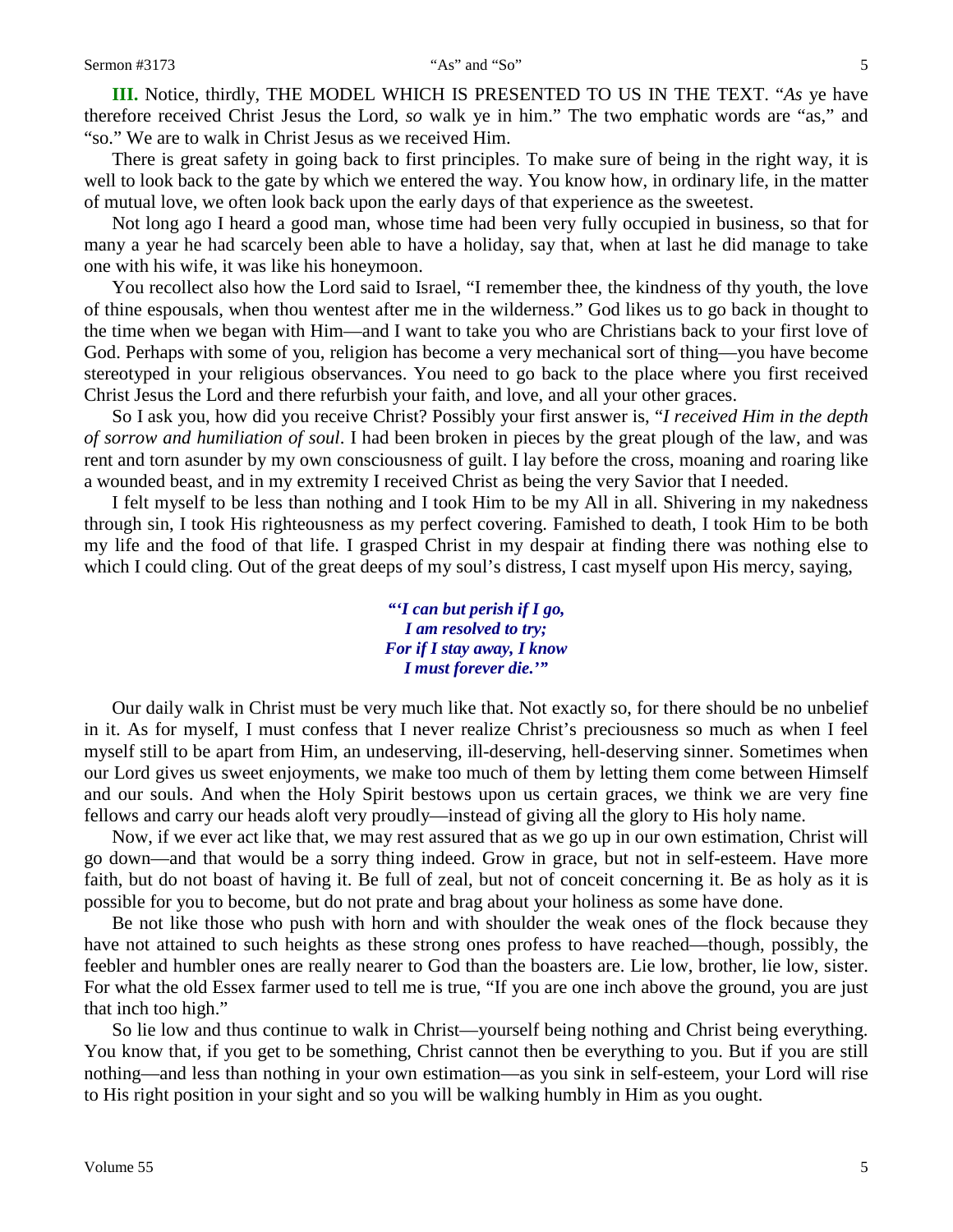Think again how you received Christ. When you really did lay hold of Him by faith, I am sure that *you received Him with great certainty*. There was no mockery, no sham about your reception of Christ. You were a lost sinner and you were pointed to the only Savior—and you did really and truly look unto Him who said, "Look unto me, and be you saved."

Whatever else there was in your look, there was intense earnestness in it. There was no pretence or affectation about it, it was very real. Is all your religion as real as that first faith-look at Jesus was? Do you walk in him as truly and as decidedly as you did that first day? My dear brother, do you ever pray sham prayers? My dear sister, do you ever sing sham praises? Is there not a very great risk of our making our religion into a mere shell with no life in it? May God save us from everything that would be such a sham as that and make us as sincere in our walk in Christ as we were in our first reception of Him!

I know that I was most anxious to be certain that I had really believed in Jesus to the saving of my soul. I was not satisfied with just one look at Jesus, but I looked, and looked, again and again, with a holy anxiety lest I might possibly have been mistaken and not really have trusted Christ as my Savior. I wish we had more of that sacred anxiety concerning our walking in Christ.

We were not only very sincere in our early repentance and faith, but *our reception of Christ was very vital*. Salvation was to us a matter of life or death. It was not something about which we were only slightly concerned. It would be well if we manifested a similar vitality about our daily walk in Christ. There are some professors whom I know who do not seem to me to be alive much above their ankles they have not sufficient vitality to reach up to their knees, so as to make them mighty in prayer. They are alive, I hope, but they remind me very vividly of a remarkable but gruesome picture of the resurrection that I once saw.

There were skeletons coming out of the graves, with the bones only partly covered with flesh. One man had a head without any eyes in it. Another was stretching out an arm that was all bone—and the rest of the figures in the picture were of a similar character. It was a strange conception on the part of the painter, yet I fear it was only too true a representation of the spiritual state of many nominal Christians.

I hope they are really rising from among the dead, but they have not risen yet into fullness of life. Many professors appear to have a very low vitality, if they are alive at all. Their hearts are hard and stony, their consciences insensitive—sin does not shock them as it shocks the young convert. He is startled and alarmed at the very appearance of evil—but they have become so callous that they walk unconcerned, among scenes that ought to break their hearts.

May the Lord save you, beloved brethren and sisters in Christ, from all such callousness as that! May you have the same tender sensitiveness to sin that you had when you received Christ Jesus the Lord. And as you welcomed Him then with a warm, loving, overflowing emotion, so may you walk in him, all your days, as one who is alive from the dead—thoroughly alive—with all your powers and faculties in active exercise and your whole soul brimming over with love to Him!

Did you not also, beloved, *receive Christ very eagerly*? Have you ever helped to feed a man who had long been without food? If so, you know that it is a great treat to see how eagerly he eats. He does not pick over the meat to see if it is well done—it is all well done to him. He does not leave a scrap of food upon the plate and he looks round to see if there is any more that he can beg.

It was in such a fashion that we feasted upon Christ when we first received Him. We had been for months, perhaps even for years, longing with a great heart-ache to find the Savior. And when we did find Him and began to feast upon Him, we thought we never could have enough of Him. Do you recollect how eager you were, in those days, to go where you could hear the Gospel? You went to a place which was so crowded that you could not get a seat, but you did not mind standing in the aisle and you did not feel tired then.

But now you need a nice soft cushion to sit on and a cushion even for your feet—and you are weary long before the sermon is finished. In those early days, you would have walked many miles to hear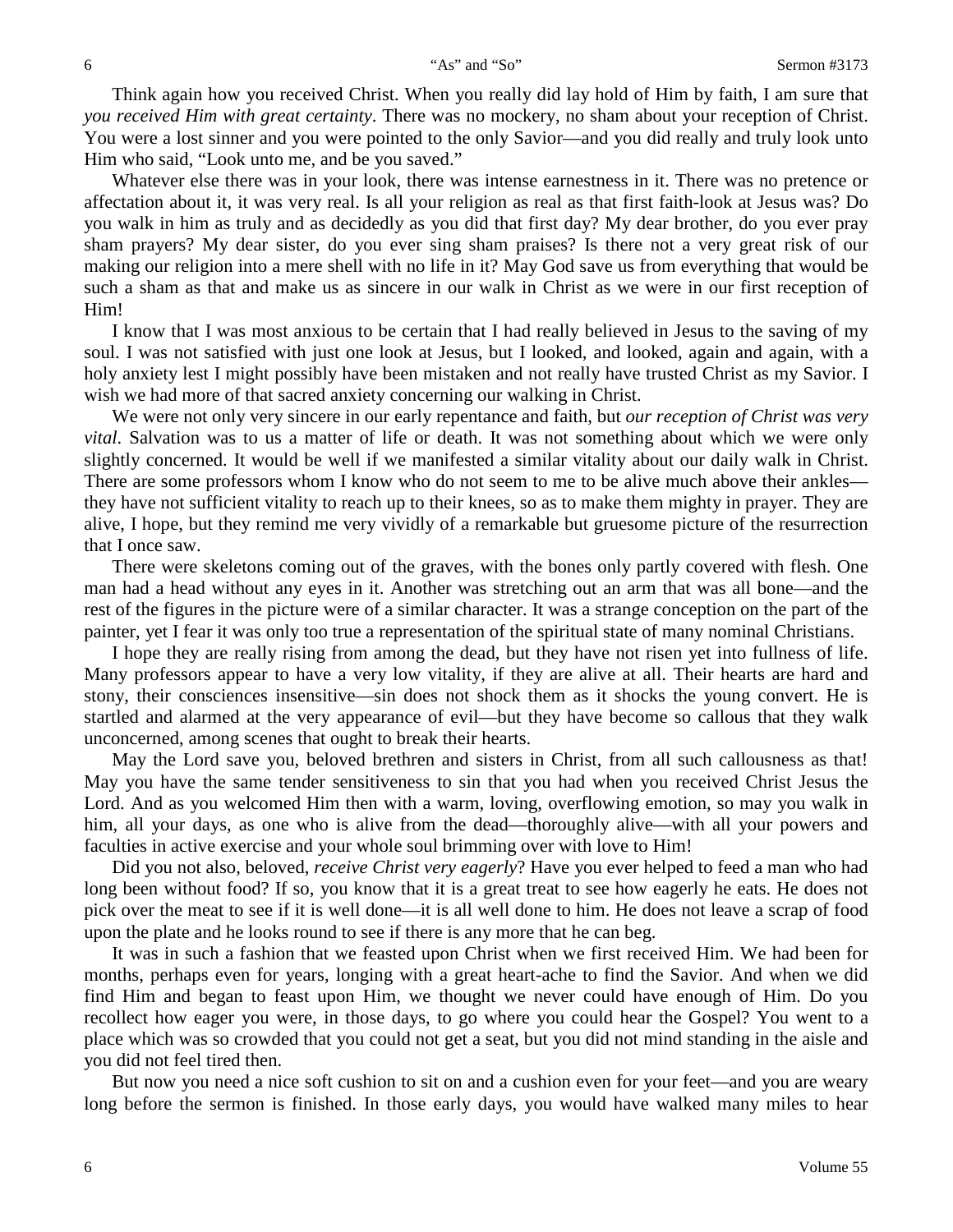about Jesus Christ—and even if the preacher's language was somewhat rough and uncouth, what cared you for that so long as he faithfully preached Jesus Christ and Him crucified?

That is the way in which we should eagerly walk in Christ still, feeling that we can never have too much of His company, longing to be often where He meets with His people, delighting in His worship, charmed with everything He says and does. We received Christ eagerly, so let us walk in Him with the same eagerness and earnestness.

Many of us also *received Christ very resolutely*. I know that I asked the question, over and over again, "Shall I go to Him?" And at last, when I was almost driven to despair, I cried, "I must, I will,—

> *"'I'll go to Jesus, though my sin Hath like a mountain rose; I know His courts, I'll enter in, Whatever may oppose.'"*

That was how many of us received Christ Jesus the Lord. There were difficulties in our way, but we overcame them, for we were determined to be saved if it was possible. What sacred doggedness, what holy pertinacity will a soul bestow when it is resolved on being saved! Hunger will make a man break through stone walls and iron bars, but a soul that is hungering and thirsting after Christ does not know that there are any walls or bars, so overpowering is its eagerness to get to Him. It was with such eagerness as this that we received Christ Jesus the Lord.

Are we just as eager to walk in him? I know that some of you are sorely tempted—are you standing fast? Are you standing up for Jesus as you used to do when you first knew Him? Are you firm as a rock in your resistance to everything that is opposed to Him and to His truth? You ought to be. Your song should still be that one of which you were so fond in those early days,—

#### *"Through floods and flames, if Jesus lead, I'll follow where He goes."*

A lion-like spirit was in you then. You would gladly have gone to prison for Christ's sake, or even to death if He had required it. If somebody had told me, when I was converted, that I should have to go to prison and lie there for twelve years, as John Bunyan did, if I became a Christian, I verily believe that I should have leaped for joy at the prospect of so high an honor. To be a martyr for the truth's sake—the prospect looked glorious—the ruby crown glowed in the sunshine of our ardent anticipation and we envied those who had been privileged to wear it.

It was so then. But beloved, is it so now? Can you cleave to Christ as tenaciously now as you did then? Can you bear to be in ill repute for His sake? Can you rejoice in being scoffed at because you are a Christian as you did when you received Christ Jesus the Lord? If you cannot, blush and be ashamed, and from henceforth, pray that, with the same undaunted courage and determination with which you received Him, you may continue to walk in Him.

I will not weary you by multiplying words, but I must ask whether you do not recollect *how joyfully you received Christ*. Ah, you cannot forget that, for in proportion to your sorrow before, was your joy when you accepted Christ as your Savior. No wonder you sang,—

#### *"Happy day, happy day, When Jesus washed my sins away!"*

We are not surprised that Miriam and the women went out with timbrels and with dances when Pharaoh and all his host were drowned in the Red Sea, and we do not marvel at Miriam's jubilant song, "Sing ye to the LORD, for he hath triumphed gloriously," for our soul took a timbrel and our feet danced before the Lord, as we sang unto Him who had triumphed so gloriously for us.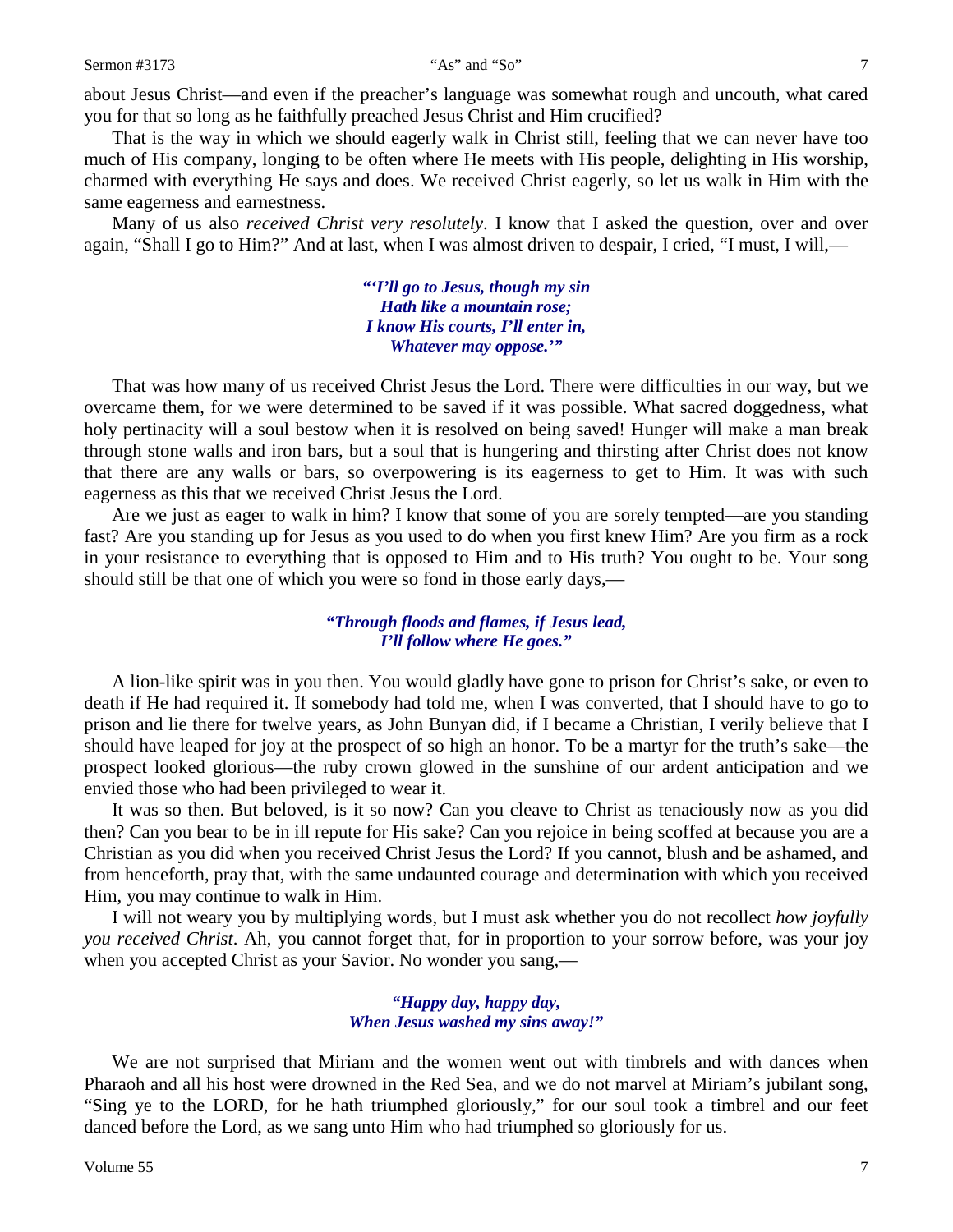As I go back and remind you of those early joys, I ask you again whether you are as joyous now as you were then? You ought to be a great deal more joyous, for you have had so much more cause to praise the Lord than you had then. Come, brothers and sisters, let us go again to Jesus as we went to Him at the first—let us go as poor, guilty, needy sinners, to Jesus Christ upon the cross, just as though we had never gone before. If we do so, I can tell you what the consequence will be, just as it was at the first. As we—

> *"View the flowing Of our Savior's precious blood, With divine assurance knowing He hath made our peace with God,"—*

we shall feel as though we were young converts once again. We may be getting old and grey, and perhaps cold as well as grey, but we shall become like little children again, and we shall shout, "Hosanna! Hosanna! Hosanna!" as the Son of David rides in triumph down the streets of our soul. Oh, that it may be so with many of us here! It ought to be so, and it will be so, if you walk in Christ Jesus the Lord as you received Him in the hour of your conversion.

I will close my discourse when I have reminded you that, when we received Christ Jesus the Lord, *we received the whole of Him*. We took Him for all that we knew of Him and we found that He was much more than we then thought He was. But we did not pick and choose and say, "We will have His pardon, but we will not have His sanctification."

We took the many-sided Christ, the Christ of many glorious characters, the Christ of ten thousand times ten thousand beauties. We took Christ to teach us, Christ to lead us, Christ to feed us, Christ to cheer us, Christ for us to obey, and Christ for us to delight in—we took a whole Christ.

And then we gave Him our whole selves. We said, "Lord, take us, body, soul, and spirit." We prayed that the sacrifice might be bound with cords to the horns of the altar forever. We made no bargains with Him—we gave the freehold of our souls to Jesus—and of our bodies, too, and we only asked that we might not have a pulse beating except for Him, or our lungs heaving except as He was our very life.

And we took Christ—at least I know I did—for better or worse, in health or in sickness, to have and to hold so that even death should never part us. We put our hand in His and asked Him to take us and keep us forever. And we took Him and said, "We will hold to You and will not let You go." Since then there has been many a tug from Satan, who has tried to drag us away from Christ, or to make us think that Christ was going away from us—but we have managed to hold to Him to this hour.

Perhaps you feel as though you had only got a hold of the hem of His garment. If so, try to get a firmer hold on Him. Grasp Him, hold Him by the feet, throw your arms about Him, and tell Him that, without a smile from Him, your spirit cannot rest. Tell Him that you are sick in love and want His presence, and must have it. And beg Him, by the roes and by the hinds of the field, to come to you.

Say unto Him, "My Lord, if You do love me, come and show Your love. If, indeed, there be between You and me a union of an eternal nature, come to me. Be not a stranger to Your own flesh, but be now as You were of old. Come to me again and let Your left hand be under my head while Your right hand does embrace me."

Oh, for more of these blessed hungerings and longings! Beloved, we will never let Christ go. We took Him forever and we will hold Him forever. And blessed be His name, He will hold us forever. We are in His hand and none can take us thence. There shall we be when earth and heaven are in a blaze. There shall we be when He shall sit upon His judgment seat. And there shall we be world without end. Amen.

I leave this sermon with God's people, but I cannot help adding that I do earnestly pray that all of you may receive Christ Jesus the Lord. Oh, come to Him tonight! He is willing that you should have Him—and every soul that wills to have Christ may have Him, for "the Spirit and the bride say, Come.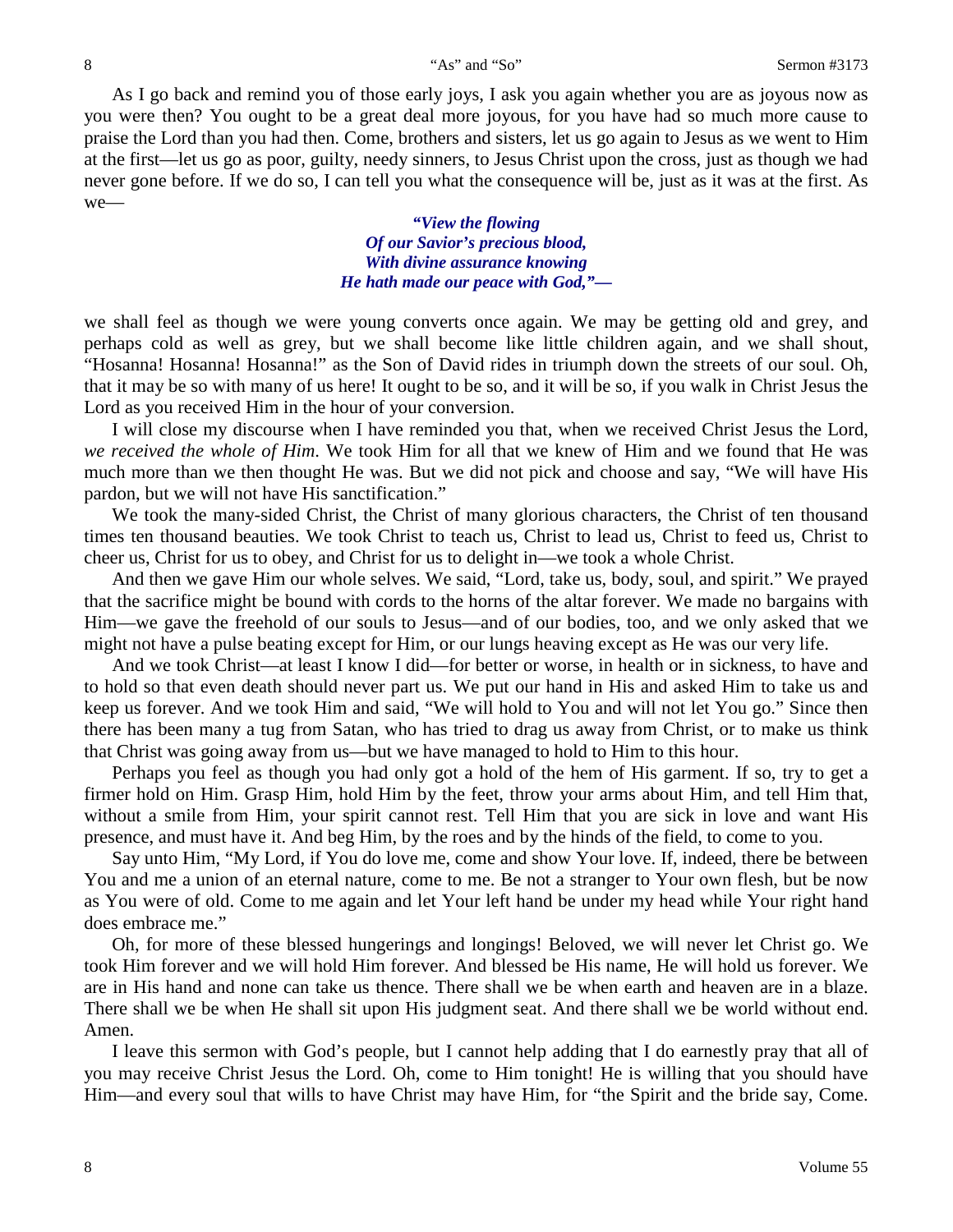And let him that heareth say, Come. And let him that is athirst come. And whosoever will, let him take the water of life freely." Amen, and Amen.

### **EXPOSITION BY C. H. SPURGEON**

#### *1 JOHN 3:10-21*

**Verses 10-12.** *In this the children of God are manifest, and the children of the devil: whosoever doeth not righteousness is not of God, neither he that loveth not his brother. For this is the message that ye heard from the beginning, that we should love one another. Not as Cain, who was of that wicked one, and slew his brother. And wherefore slew he him? Because his own works were evil, and his brother's righteous.*

Some people try to deceive us with the notion that all men are the children of God, but John, writing under the inspiration of the Holy Spirit, shows how false that idea is. Holiness and love distinguish the children of God from the children of the devil.

**13.** *Marvel not, my brethren, if the world hate you.*

As Cain hated Abel, so worldlings hate the saints, whose holiness is a continual rebuke to the ungodly.

**14-16.** *We know that we have passed from death unto life, because we love the brethren.* [See sermon #2556, Life proved By Love] *He that loveth not his brother abideth in death. Whosoever hateth his brother is a murderer: and ye know that no murderer hath eternal life abiding in him. Hereby perceive we the love of God, because he laid down his life for us:* [See sermons #2656, The Death of Christ For His People and #2959, God's Love to the Saints] *and we ought to lay down our lives for the brethren.* 

Such self-sacrifice as this is the very highest form of love to the brethren and is a following of the example of Christ, who "laid down his life for us."

**17-18.** *But whoso hath this world's good, and seeth his brother have need, and shutteth up his bowels of compassion from him, how dwelleth the love of God in him? My little children, let us not love in word, neither in tongue; but in deed and in truth.*

Love that consists only of words is utterly worthless. If it is true love, it must prove itself by kind deeds and gracious actions.

**19.** *And hereby we know that we are of the truth, and shall assure our hearts before him.*

The love that will pass this test will bring a restful assurance of peace to the heart.

**20-22.** *For if our heart condemn us, God is greater than our heart, and knoweth all things. Beloved, if our heart condemn us not, then have we confidence toward God. And whatsoever we ask, we receive of him, because we keep his commandments, and do those things that are pleasing in his sight.*

It is not everyone who can have whatever he chooses to ask of God in prayer. This privilege is only granted to those who "keep his commandments, and do those things that are pleasing in his sight." [See sermon #1103, The Conditions of Power in Prayer]

**23.** *And this is his commandment, That we should believe on the name of his Son Jesus Christ, and love one another, as he gave us commandment.*

Faith and love—faith in Christ and love to one another—are here most happily joined together. Let us never put them asunder.

**24.** *And he that keepeth his commandments dwelleth in him, and he in him. And hereby we know that he abideth in us, by the Spirit which he hath given us.*

Though this great truth of our dwelling in God and God dwelling in us is a great mystery, it is a mystery concerning which we need not be in doubt if we will learn of the Holy Spirit what He delights to teach us.